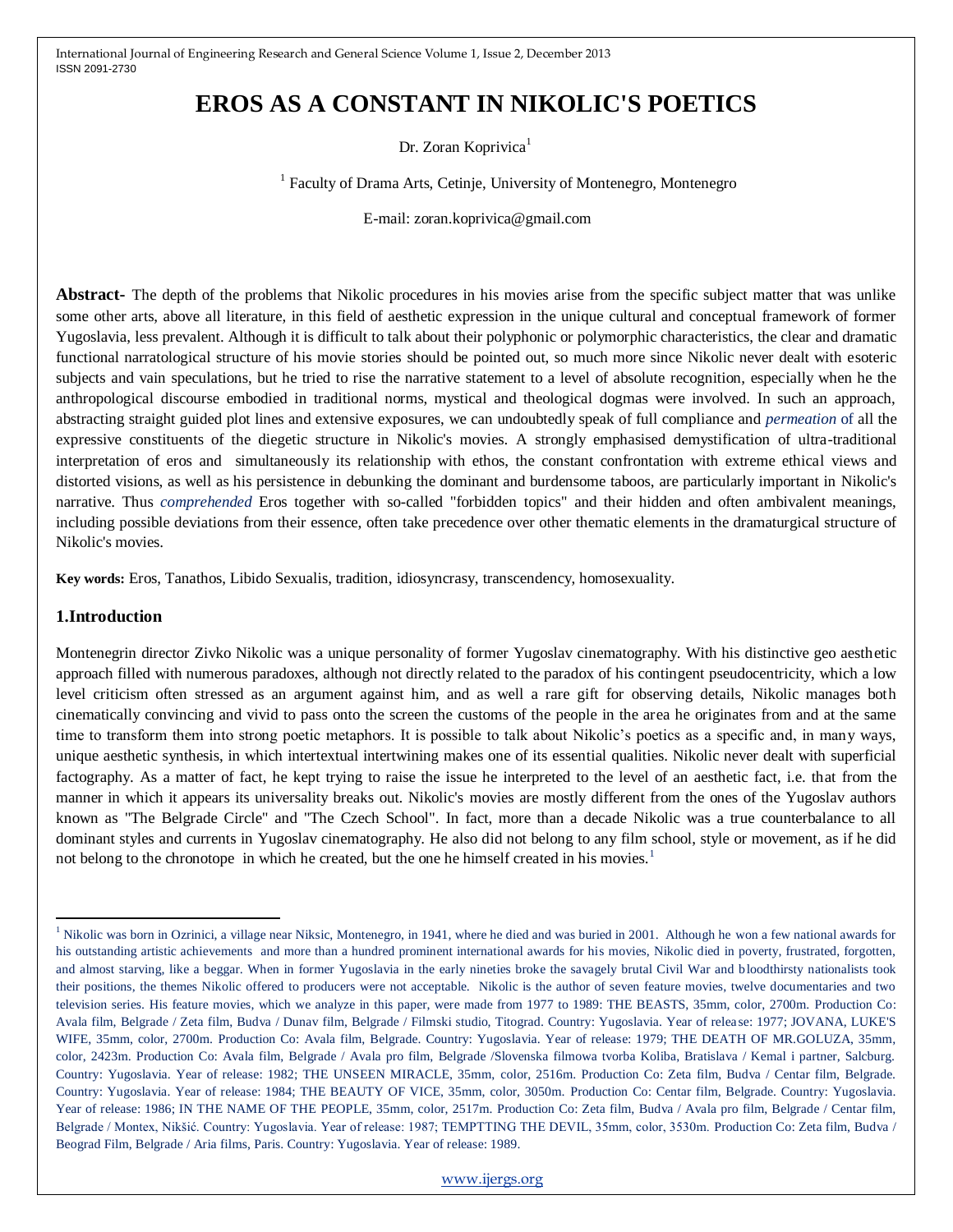

Figure 1: The basic structural constituents in Nikolic's diegetic discourse

The upper graph which includes the key segments of the diegetic structure of Nikolic's feature movies is the result of exact duration measure of each individual frame. By their simple summing up in relation to the proportional graphical values, we have come to the result shown in this table, which unambiguously and clearly points to the fact that the elements of erotic narrative compared to others in all Nikolic's movies are constant, and, for the most part, evenly represented, excluding the movie *In the Name of the People*, in which the focus is on the political violence of the communist oligarchy which, consequently, includes the sexual one.

## **2.Eros**

 $\overline{a}$ 

## 2.1.*The conceptual definition of Eros and Thanatos*

In defining the notion of Eros we bear in mind the one from the ancient mythology of Eros as a symbol of love, or a motion that leads to the convergence of beings, and as well Sigmund Freud's interpretation of Eros as the preservation of the species. (*Freud*, 2010.) We have also taken the term Thanatos from the ancient mythology, in which it refers to death and is, in fact, its incarnation. <sup>2</sup> But, our

[www.ijergs.org](http://www.ijergs.org/)

<sup>&</sup>lt;sup>2</sup> Eros [\(Ancient](http://en.wikipedia.org/wiki/Ancient_Greek) Greek: <sup>"</sup>Ερως, "desire"), in [Greek mythology](http://en.wikipedia.org/wiki/Greek_mythology) was the [god](http://en.wikipedia.org/wiki/Greek_god) of love. Some myths make him a [primordial god,](http://en.wikipedia.org/wiki/Greek_primordial_deities) while in others he is the son of [Aphrodite.](http://en.wikipedia.org/wiki/Aphrodite) Thanatos [\(Ancient](http://en.wikipedia.org/wiki/Ancient_Greek) Greek: [Θάνατος,](http://en.wiktionary.org/wiki/%CE%98%CE%AC%CE%BD%CE%B1%CF%84%CE%BF%CF%82) ["death"](http://en.wikipedia.org/wiki/Death)), in [Greek mythology](http://en.wikipedia.org/wiki/Greek_mythology) was the god of death.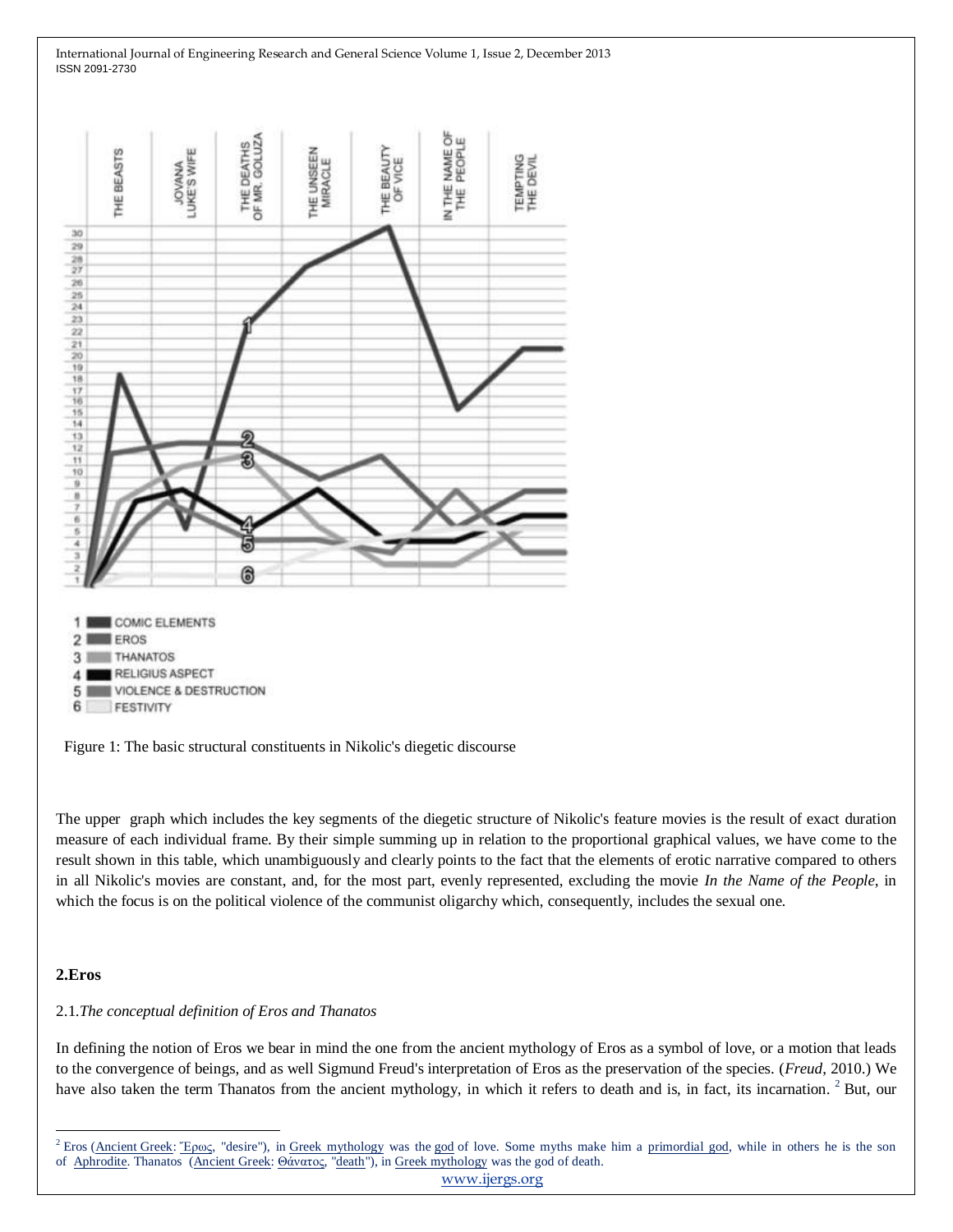*main* intention is to point out the comic and tragicomic aspects of Eros, as one of the most dominant features in Nikolic's poetics, taking into account the other thematic frameworks closely related to this issue. As an example in this sense we could extract the sequence from Nikolic's movie *The Beasts* in which old dying captain entreats the young, mysterious girl, who had come quite unexpectedly to the island, to reveal her naked body. In fact, Nikolić rises Eros to a much higher level than traditionally acceptable one, usually given in distant hints through motion or allusion, and at the same time resolutely and transparently copes with false darkness, symbolically represented by the blindfold, in the movies*: Jovana, Luke's Wife, The Beauty of Vice, Tempting the Devil*, opening the door of his diegetic universe to the emanation of released erotic energy. At this point, we want to indicate the endeavor of an artist who in a comprehensive and aesthetically compelling way underline the misconceptions that persist under the veil of ignorance. He actually wants to reveal the "secret" of *homo eroticus* under external circumstances where each action is exposed to the court of public opinion. That's why we pay so much attention to this aspect, which is together with thanatos and the structural elements of comic discourse, the key thematic constituent of Nikolic's entire *oeuvre*.

## 2.2.*The erotic models*

Is it also possible to say that in Nikolic's movies eroticism, as this issue on the film sees the French film theorist André Bazin, appears as the basic purpose and content? (*Bazin*, 1976.) We are apt to say *as the basic purpose*: no! The second part of Bazin's thesis, however, entirely corresponds with Nikolic's use of erotic models, where this segment, if not the unique and essential, is at least in many aspects specific. Nikolic neither experience eroticism as a kind of unmotivated, instinctive, raw passion imbued with amoral actions, one that has its own purpose and goal, nor only as a demystification of the beauty of female/s body and sexual act. Erotica, as Nikolic used to say, is no cheap clothes. Erotic being is eternal and pervasive. Eros is life itself! And why, then, it could not be transferred onto the screen in its genuine form? And finally, why it should be a bigger disgrace than killing, torture, abuse, suffering, humiliation, rapes that can be seen in most contemporary movies that official institutions, although do not openly support, yet approve. Nikolic, therefore, did not make war movies, not even those with partisan issues. The only war that he led was the war of emotions and passions. Anything outside that scope he left to the professional pyrotechnics and firework experts. The sequence from the movie *The Unseen Miracle* in which the owner of the rural pub, called Baro, throws gold coins at the navel of young American girl while she was dancing, undoubtedly confirms the this thesis. Nikolic never aspired to the obscene eroticism, sexual depravity and morbidity unless it was diegetically unavoidable. However, destructive sexual scenes, as well as those arising from raw instincts and low passions, in Nikolic's movies are evident, but not to the level that they could jeopardize the initial structure of the story and substantially modify its original idea. These extremely cruel and disturbing sequences, particularly in the movie *Jovana, Luke's Wife*, in that sense could be compared to those from Ingmar Bergman's *Jungfrukällan* (*The Virgin Spring*) from 1960. The specific national idiosyncrasies of this part of Europe can be seen as a branch of a much broader geoaesthetic space and, in the context we are talking about, bring into close relation with the prototypes of Mediterranean provenance, primarily Casanova and Don Juan. None of these eternal lovers, however, is not a real prototype in any of Nikolic's movies.<sup>3</sup>

# 2.3. *Critique and Eros*

 $\overline{\phantom{a}}$ 

Nikolic's movies had often been targeted almost equally by movie critics and the official institutions. In this regard the response of the Serbian Orthodox Church to the trailer of Nikolic's movie *The Unseen Miracle*, broadcasted by Belgrade television, will remain as one of the most curious. This problematic trailer, as prelates claimed, insulted their priesthood in an untrue, immoral and cruel manner. A few sequences in which the parish priest appears in the role of local Casanova, provoked a strong reaction and condemnation and caused plenty of controversy, so that the church declared this movie heretical, the attitude that caused its removal from the Belgrade television program schedule, although it had been earlier repeatedly broadcasted. The attack on this movie is the testimony of the social and political situation in the ex-Yugoslav region in the early nineties. Nikolic's movie *The Unseen Miracle* was made in 1984, and remained in cinema network until the communists were in power. No one had been bothered by this anathematized, "scandalous" scenes at that time, especially not the communists. However, when the position of the official communist ideology, which often included harsh repression, had begun to wane, such a reaction inevitably followed. All this, on the other hand, suggests

<sup>&</sup>lt;sup>3</sup> Perhaps the closest to that definition is Goluza, whom some unusual and unbelievable circumstances had made their surrogate. In a way this could be said for the "martyr" Andjelko from *The Beasts*, con artist Georges from *The Beauty of Vice*, but also for Father Macarius from *The Unseen Miracle,* who his art of lovemaking brings in a close liaison with the pseudo-dogmatic and religious beliefs. But, on the other hand, as in the case of *The Beauty of Vice* and *The Unseen Miracle*, if his heroes are not Casanovas or Don Juans, they are either funny voyeurs or frustrated commentators.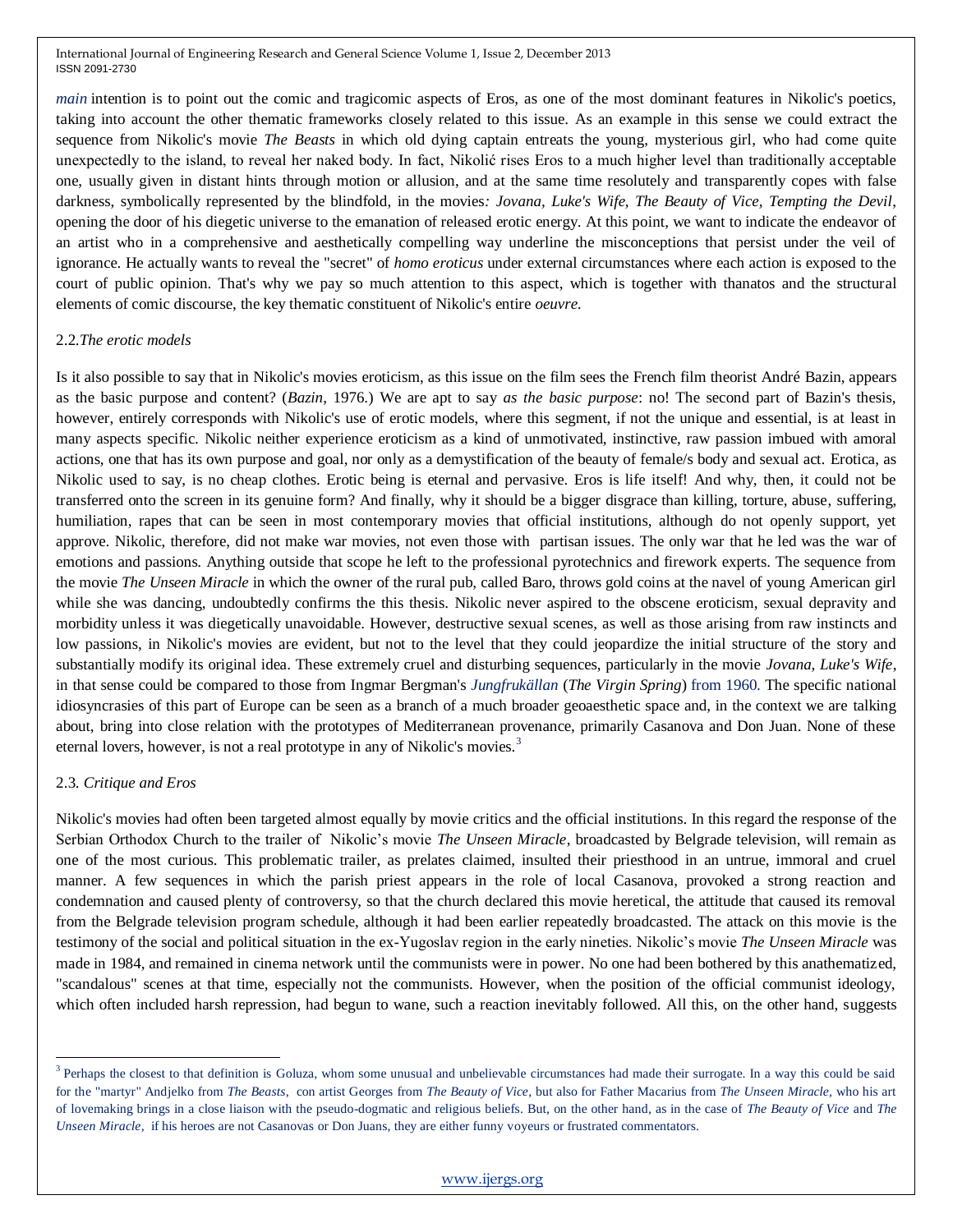that the art and culture had never been entirely independent in former Yugoslavia. They were fully controlled by different institutions and there was always a danger hanging over them like the sword of Damocles.

### 3.The Freudian theoretical assumptions

In almost all Nikolic's feature movies, if not explicitly, then in key segments as a hint, Freud's theoretical assumptions of eros and thanatos are present. It is obvious that these psychological conceptualizations were not unknown to Nikolic, although, unlike some other Yugoslav directors, for example Dusan Makavejev, he did not meticulously deal with Freud's psychoanalytic postulates. In the erotic expression Nikolic primarily sees both the beauty and life extension, but also its end as presented in Freud's scientific doctrine. Eros and thanatos as two antithetical poles, passion and sexual gratification on one, and death on the other hand, were raised to the level of a global metaphor and make only one, albeit important part of the overall diegetic expression of Nikolic's movie stories stories. Furthermore, we must as well bear in mind that important fact that Freud marked *libido sexualis* as psychic energy much larger than the sex drive, and accordingly Eros is not one-dimensional entity, as it is usually misinterpreted, but the urge of life itself in contrast to the antipodal thanatos that is the death instinct. A typical example of this Freud's thesis can be found in Nikolic's movie *The Beasts* in the guise of old captain, who is difficult to determine whether he is more a victim of eros or thanatos. Neverthelles, Nikolic's characters have no particular relationship to death. More specifically this relationship in Nikolic's movie have all the elements of a grotesque with the unconcealed ironic overtones, iconographic and symbolic attributes that are constant, but also with *mise-en-scène* emphases in order to indicate its irrelevance (the irrelevance of death!) and its inevitable defeat in confrontation with eternally young and rebellious eros. As an obvious example in this regard we could single out the sequence of a grotesque "game" of eros and thanatos with the tragic epilogue in *The Beasts*, and a comical verbal communication in *The Unseen Miracle* between the main character Zeljo and a lascivious woman named Grana at the funeral of his grandfather.

## 3.1.*Libido Sexualis*

Starting from Freud's anticipation of the erotic nature of subconscious, the russian philosopher Boris Viseslavcev argues that eros involves much more than *libido sexualis*, even more than the erotic infatuation.<sup>4</sup> We venture to say that almost every Nikolic's movie absolutely confirms this Višeslavcev's thesis. Eros as the sublimation of life, or "love of life", its all-pervading energy and driving force, as well as avoiding its reduction only to the sexual intercourse, seems to make the basic guideline of Nikolic's understanding of its essence. Although in Nikolic's movies sexual urges are strongly underlined, it is not possible to talk about some fully refined emotions of a pure erotic love, which would be dominantly present. Moreover, it happens that such emotions, for some obscure reason, are sometimes distorted and made ridiculous. In fact, human evil tends to relativise them. Any free attitude towards them, in one way or another is sanctioned /the example of Andjelko and the beasts, Caruso and the American girl, Jaglika and nudists/. Nikolic also relentlessly breaks down this prejudice referring to man's erotic being, and, at the same time, removes the anathema from the free and unfettered love. He actually doesn't want to hide the love from life, and *vice versa*. Love and life are the two poles of an indivisible being. Their causal relationship and mutual interlacing are viewed as an ontological fact, material evidence of man's existence. Andjelko, the hero of *The Beasts*, tries to convince his friends, the beasts, that together with the *licentious E*ros*,* true love is possible. The response of the beast to this ontological fact in the final sequences of this movie is savagely cruel. Is Nikolic's faith in love faced toward the transcendental? It is the question that he leaves open, or for some reason refuses to respond directly.

# 4.Eros and transcendence

Is Nikolic's faith in love faced towards the transcendental? It is the question that he leaves open, or for some reason refuses to respond directly. Although Nikolic implicitly hinted the unboundedness and infiniteness of transcendence in his movies, he primarily interpreted the world, which is, according to Hungarian writer, philosopher, and social critic Béla Hamvas, "an open and unified whole; cosmos in *aletheia*<sup>5</sup> - an unabashed universe.<sup>6</sup> This orientation towards the transcendental and the longing for the invisible,

 $\overline{\phantom{a}}$ <sup>4</sup> Boris Višeslavcev, *The Ethics of Transformed Eros*. Logos. Belgrade, 1996, p. 40.

<sup>5</sup> *Aletheia* (ἀλήθεια) is a [Greek](http://en.wikipedia.org/wiki/Greek_(language)) word variously translated as *unclosedness*, *unconcealedness*, *[disclosure](http://en.wikipedia.org/wiki/World_disclosure)* or *[truth](http://en.wikipedia.org/wiki/Truth)*. The literal meaning of the word [ἀλήθε](http://en.wikipedia.org/wiki/Privative_a)ια is *the state of not being hidden; the state of being [evident](http://en.wikipedia.org/wiki/Evidence)*.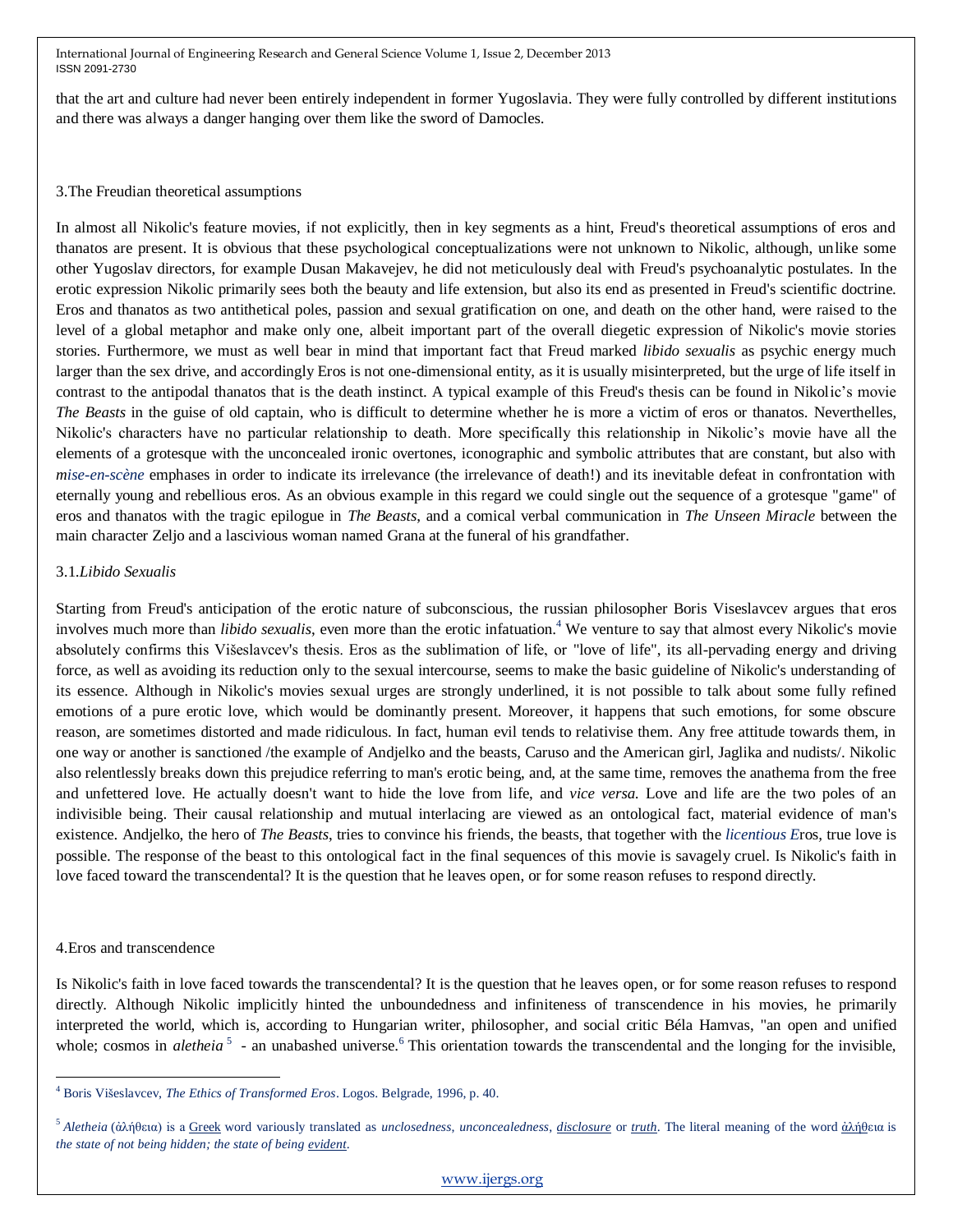"the metaphysical desire", as the French philosopher Emmanuel Levinas determined it, which "strives for *something completely*  different, the absolute otherness", <sup>7</sup> [italics added] even though it is in the core of Nikolic's poetics, does not make its essential constituent. This attitude, in other words, epitomizes the pursuit of invisible focused on the detection of otherness, one that "does not indicate the lack of relationship", <sup>8</sup> the understanding of the immaterial world only as a hypothetical, but not at all one that means the absolute detachment in relation to the sensory impressions. In this context, Nikolic perceives eros primarily as a phenomenon of immanence, for love, let's cite Levinas again "is not the way in which the metaphysical case of transcendence occurs." <sup>9</sup> Or, more exactly, Nikolic sees love as an absolute immanence, which, on the other hand, does not free eros the need for transcendental "touch", the desire for unsaid, which, according to Levinas, confirms not only the originality of eros, but also its duality.<sup>10</sup> This second, let's tentatively call it *the dual face of eros*, in case of Nikolic's approach to this problem, unlike Levinas' theoretical reflections, is neither the essential ambiguity nor duality. It is more the lust for discovering *unknown*, which is, according to Nikolic, sometimes unjustifiably marked as *secret*.

#### 5.Eros and thanatos

Love in Nikolic's movies, as we have already seen, appears as an absolute immanence, and its numerous paradoxes as inevitable epiphenomena /*The Death of Mr. Goluza*, *The Unseen Miracle*, *Tempting the Devil*/. Searching for love fulfillment, according to Nikolic, can not be hindered, and in this process he recognizes not only the driving force of life, but also its entire meaning. Yet, love, as well as death, is rarely wise and prudent. This fact for Nikolic's heroes often means mental disorder /Bulut, Jovana, Goluza, to some extent also Zeljo/, even when thanatos inexorably approaches, as in the case of the dying Captain from *The Beasts*. The presence of thanatos is evident in almost all Nikolic's movies. There is no great passion in them, consequently the passion of erotic love, that is not targeted by thanatos. Its biggest enemy reason, however, has no influence over it. Nikolic also observes thanatos within the other, completely opposite, festive context, with obvious presence of irony and grotesque: "Concerning death our life gains some relevance, but loses as much and becomes devalued. It is interesting to see that theatrical funeral solemnity, repentance, ceremony in which everything gets a grotesque form. Death is always a celebration in Montenegro, an expression of love, strange, cruel and beautiful."<sup>11</sup> And that is one of the dominant motifs of Nikolic's "metaphysics of consternation". Death, therefore, is not so much associated with the fear of the deceased faced with the unknown as far as his fulfilled or unfulfilled deontological orders and, consequently, the eschatological uncertainty. Between light and darkness, Nikolic inevitably chooses light. To the destructive power of death he confronts love and life. Plunging into the eschatological secrets he leaves to the preachers. Hence the so emphasized suggestive power of eros, which is supposed to annihilate all that stands in the way of its eternal incarnation. Hence furthermore the so insatiable Nikolic's thirst for the naked female body, i.e. eros which is the only fundamental negation of thanatos. Pointing to the meaning and significance of eros in his movies, Nikolic also says: "It is probably a unique moment when a man really overcomes death."<sup>12</sup> And more: " In my movies erotica is sometimes a part of love, sometimes the impossibility of love, sometimes love itself. In any case, we know, this world would vanish without eros."<sup>13</sup> But eros in Nikolic's movies is never alone. It is accompanied by its eternal retainer thanatos, as in the case of the movies: *The Beasts*, *Jovana, Luke's Wife*, *The Death of Mr. Goluza*, *The Unseen Miracle* and *The Beauty of Vice.* 

6.Eros, religion and homosexuality

8 Ibid., p.18.

 $\overline{\phantom{a}}$ 

 $<sup>9</sup>$  Ibid., p, 238.</sup>

<sup>10</sup> Ibid., p. 239.

<sup>11</sup> Intervju, 16.08.1985.

<sup>12</sup> Sineast 57, 1982/1983

[www.ijergs.org](http://www.ijergs.org/)

<sup>6</sup> Béla Hamvas, *Magyar Hüperion* (*Hungarian Hyperion*). Matica srpska, Novi Sad, 1992, p.184. According to Hamvas something similar can be said of a work of art, which also coincides with Nikolic's reflections on the relationship between life and art: "The artwork is to the man as the world itself, open to all opinions, even indifferent to all of them. " /ibid., p.184./

<sup>7</sup> [Emmanuel](http://www.amazon.com/Emmanuel-Levinas/e/B000APA9UG/ref=ntt_athr_dp_pel_1) Levinas, *Totality and Infinity: An Essay on Exteriority*. Duquesne Univ Pr, 1969. [Levinas, [Emmanuel](http://www.amazon.com/Emmanuel-Levinas/e/B000APA9UG/ref=ntt_athr_dp_pel_1) Levinas: *Totality and Infinity: An Essay on Exteriority*. Veselin Maslesa, Sarajevo, 1976, p.17.]

<sup>13</sup> Ekspres, 26.08.1990.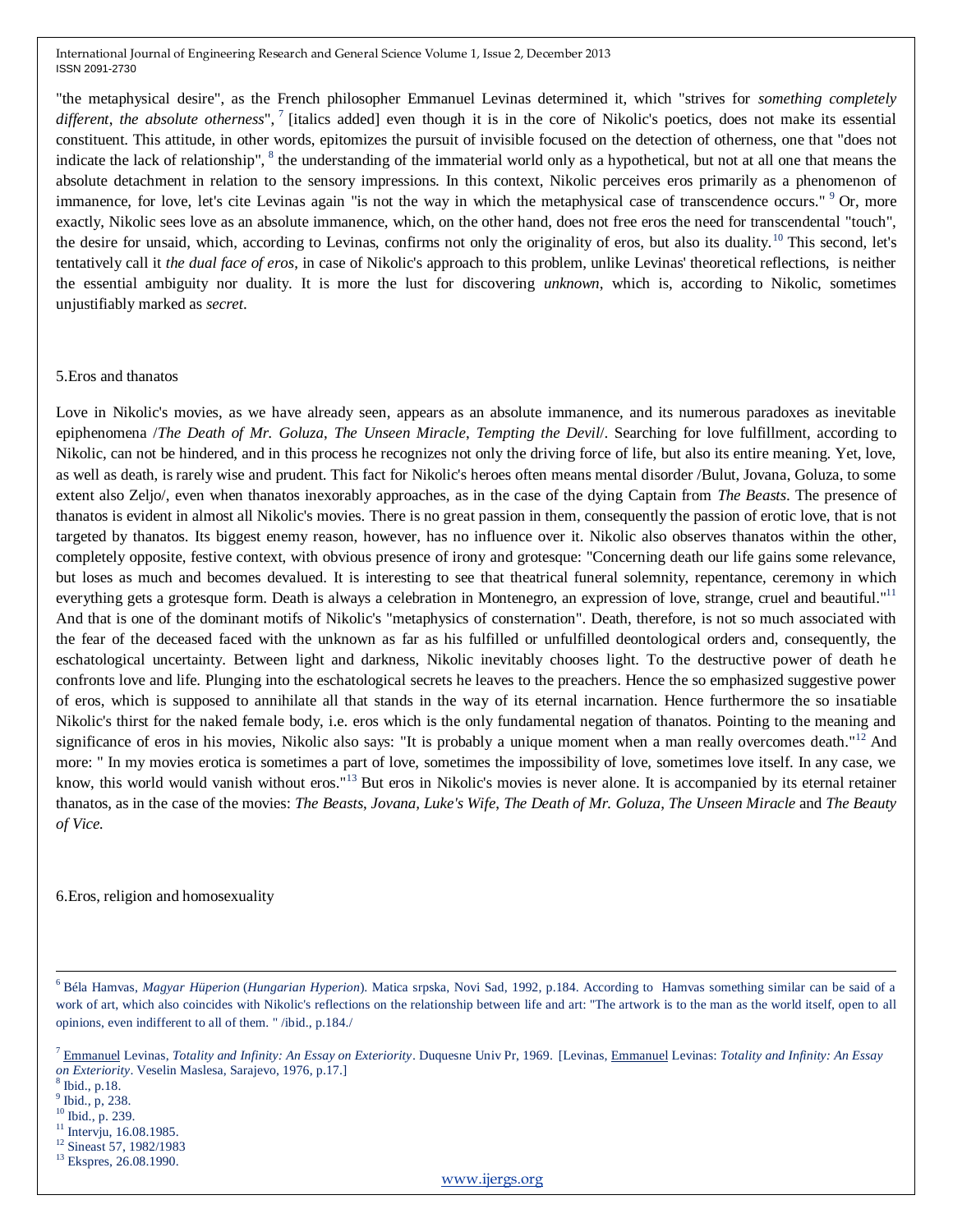Boris Viseslavcev goes so far as to define the overall creativity, culture and religion as a sublimation conducted towards revelation as the highest value, because "where is your highest value, there is also your Eros."<sup>14</sup> From the above we can conclude that eros itself is a true *nexus causalis* that leads to the revelation, which in Nikolic's movies is recognized as one of the key predilections. The connection between eroticism and religion is symbolically indicated in all Nikolic's feature movies, but never by their predominant presence nor open banality that would disregard their aesthetic dignity. The erotic symbol represented in such a way, on the other hand, can be brought to a close relationship with the archetype, i.e. its deeper layer, the collective unconscious, as it is defined by Carl Gustav Jung. (*Jung*, 1981.) Contact with the archetype is also apparent in this aspect of Nikolic's poetics and completely permeates the religious feelings of his characters. In this case, however, it is the phenomenon which is not inherent to objects in sensual reality, but the one which implies the transcendental relationship. Nikolic doesn't only revive myth and archetype in his movies, but in the most consistent interpretation of the collective unconscious "translates" them into the language understandable to contemporary audience. Perhaps one of the deficiencies of Nikolic's poetics can be found just in his attempt to simplify these motifs in order to achieve their absolute believability, or an effect that will be infused with not consistently fully motivated anecdotal humor.

# 6.1.*The ethical code*

The Montenegrin psychoanalyst Todor Bakovic supports one in a series of interesting, but also dubious theses of religious discrimination of women, whose eros is always younger and stronger, unlike man who is closer to thanatos. "Eternally young, alert, creative and productive Eros is really powerful. It escapes from one so authoritative power – God itself. ... Religion disposed of Thanatos easier, no matter how mature, vicious and destructive it is. It offered the afterlife." <sup>15</sup> Considering Nikolic's movies, and not only his when we are talking about idiosyncrasy, customary norms and moral norms in Montenegro, Bakovic's interpretation of eros and thanatos, pulled through the prism of a thoroughly dominant patriarchal ethical code, is a strong impression which strongly imposes. (*Bakovic*, 1985.) The eros of Nikolic's heroines is not only younger and stronger, but as well more enigmatic than the eros of his heroes. As an example we can take Jovana, Luke's wife, i.e. the transformation of her repressed sensuality from a genuine love to inconceivable and unmotivated murder of her husband, committed as a result of absolute unmasking the repressed libidinal *energy* that she could neither restrain nor resist to.<sup>16</sup>

# 6.2.*The Montenegrin customary law*

The powerful weapon of Christian theology with the aim of suppressing eros and imposing the feelings of sin, in Nikolic's movies gets a special importance. If for the sin committed by a woman, primarily the infidelity or murder of husband, as in the above case, we say that it is unforgivable, bearing in mind the provisions of Article 72 of Danilo's Code, derived from the Montenegrin customary law, the plot of this Nikolic's movie that has no explicit spacetime and even not iconographic coordinates, could be located in this chronotope.<sup>17</sup> But Nikolic does not apply this harsh sanction from Danilo's Code. Instead, since everything in this movie is *thrust*  towards the *absurd*, Nikolic, following changes that are reflected on the face of his heroine, "pulls" the clatter of horses' hooves from the *acousmatic* zone, whose sharp sound, accompanied with the apparent fear due to committed sin, in her body, paradoxically inflames the "unpredictable" and "eternally young" eros. It is clear that the invisible horsemen remain a distinct threat, but not the one for the committed sin, because Nikolic is not concerned with it in the final sequence. Hence the emphasized antithesis of theological given in the form of anathema as a response to the committed sin in this Nikolic's movie, whose agent in this case is strong, unpredictable and destructive eros, i.e. the unbridled emanation of passions and sexual energy of the heroine. The victim in this movie story was chosen by eros.

# 6.3. *Homosexuality*

 $\overline{\phantom{a}}$ 

Nikolic was the first Yugoslav director who openly, without fear and contingent shame, in his movie *The Beauty of Vice* broached the topic of homosexuality. One of his heroes Gonce is an incarnation of homosexuality and the first character in former Yugoslav cinematography who was recognized as a gay whose role was not an incidental and ancillary one. We must also bear in mind the fact that customary and traditional laws, written and unwritten ethical rules as weel as socio-political circumstances were not benevolent in

<sup>&</sup>lt;sup>14</sup> Boris Višeslavcev, *The Ethics of Transformed Eros*. Logos. Beograd, 1996, p.41.

<sup>15</sup> Todor Baković, *The Depressive optimism of Christianity*. Nikšić,1991, p.97.

<sup>&</sup>lt;sup>16</sup> The ethnologist Vukasin Pesic in his meticulous research on the patriarchal morality of Montenegrins has come to very similar results.

<sup>&</sup>lt;sup>17</sup> In 1855. on the initiative of the Montenegrin sovereign Prince Danilo I, the Code was enacted with the provision of Article 72 for serious crimes. This Code, inter alia, predicted harsh punishments for infidelit, including the so-called *osakata*, i.e. tearing off nose.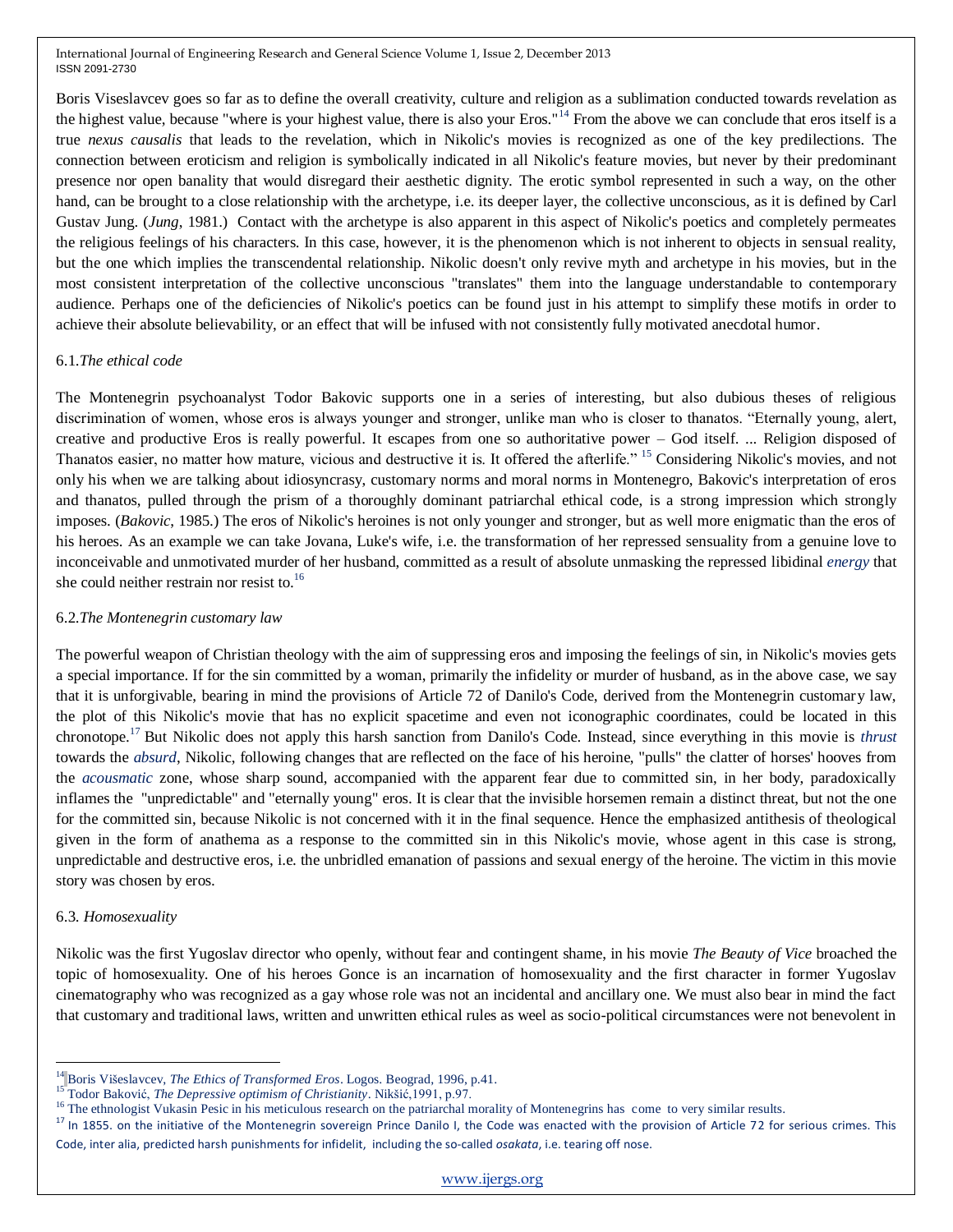a country that was about to collapse and didn't provide enough opportunities to such a research. Nevertheless, Nikolic has launched many forbidden topics in his movies, including this one.

## 7.The poetic initiation of eros

## 7.1.*The beauty of woman*

The strength and power of woman's beauty in Nikolic's movies inevitably initiates the strength and power of destruction and desolation. "Maybe there is a certain truth in the assertion of some critics that I was purposely looking for nice, gentle and refined women that would more clearly emphasize the contrast with the harsh, yet beautiful in its own way, Montenegrin environment in which I was shooting." <sup>18</sup> No one in the former Yugoslav cinematography, as noted by movie critics both contemporary and noncontemporary, had been so much devoted to the beauty of woman and pointed out her tragic fate and the right to rebel.<sup>19</sup> Although Nikolic regards the beauty as "the most powerful" and "strongest", in *The Beasts* it brings evil, in *The Death of Mr. Goluza* is trying to confront evil, while in *Jovana, Luke's Wife* evil destroys it. These, according to Nikolic, are three completely different relationships. With beauty, hence the female beauty, Nikolic deals as a provocation of life, and searches for "the demonic it carries within itself."<sup>20</sup> The nudity of female body in Nikolic's movies is not only a symbol of erotic sensuality, but also the universal beauty, as it had been experienced by the great painters, his ideals, particularly Titian. One-dimensional deflection of the erotic discourse and its reduction solely on physical affection would be, according to Nikolic, simultaneous destruction of values that the story on the beauty of naked female body involves /we should only recall Zeljo's and Djoko's erotic fantasies from *The Unseen Miracle*/.

## *7.2.The sublimation of erotic energy*

The narrative graduality in uncovering the female beauty, the sensuality and erotic passions that are making their way through one of the story layers, was as important to Nikolic as the very act of the erotic fulfillment. Even in movies with Thanatos as a dominant core around which other events dispersively spread, Nikolic retains the hints of erotic expression – an unobtrusive but powerful diegetic juxtaposition of lament and passion, which regardless of circumstances indicates the unpredictability and the power of eros. However, unlike his feature movies in Nikolic's documentaris there is no obvious presence of erotic elements. In these movies eros is mostly present in metaphorical indications, the reason why its diegetic recognition is completely turned in that direction. The phenomenological aspect of eros came into the focus of Nikolic's concern more comprehensively starting from *The Beasts*, his first feature movie. The predominant presence of erotic motifs and symbols, the aesthetic sublimation which implies the exemption from "the forbidden topics" and simultaneously points to the necessity of presence of the emotional gamus of relations, on one hand, but not the banal erotica devoid of the aesthetic distinctiveness, a meaningless divinization of sexual fetishes, the reduction of an erotic act solely on the bodily pleasure, on the other hand, are the basis on which Nikolic develops ideas related to this aspect of his poetics.The mere desire for eroticizing and immoderate digressions are not Nikolic's *causa essentialis*, but they are, in most cases, the catalysts of dramatic events.

# **8.Conclusion**

In Nikolic's movies eros is never reduced only to *libido sexualis*. It is always in the function of initial idea, one of many functional ingredients of their complex diegetic and narrative structure. The polarity of eros and thanatos, i.e. the permeation of two exclusionary relations, Nikolic rises to the level of a conceptual metaphor, not at all simplistic and incomplete, as it was in the Yugoslav movie criticism ocasionally presented. Eroticism is much more to Nikolic than it is the one-sided, limited and conservative pseudo-traditional comprehension of its essence, and often open fear of what will happen if the screen uncoveres the naked female body and shows its natural beauty, and together with the complete expressive scale of visual and sound effects enhance its plasticity and fullness? O*r more precisely*, it is one's concrete body, someone who is on the cinema screen a virtual being. And is it, finally, a presentation of

 $\overline{\phantom{a}}$ 

<sup>&</sup>lt;sup>18</sup> Vijesti, 28.08.2001.

 $19$  Therefore, it is no wonder that the well-meaning critique called him "Montenegrin Bergman", though Nikolic "loudly" resisted any labeling, even though it put him in touch with the greatest movie directors.

<sup>20</sup> Danas, 04.07.1986.